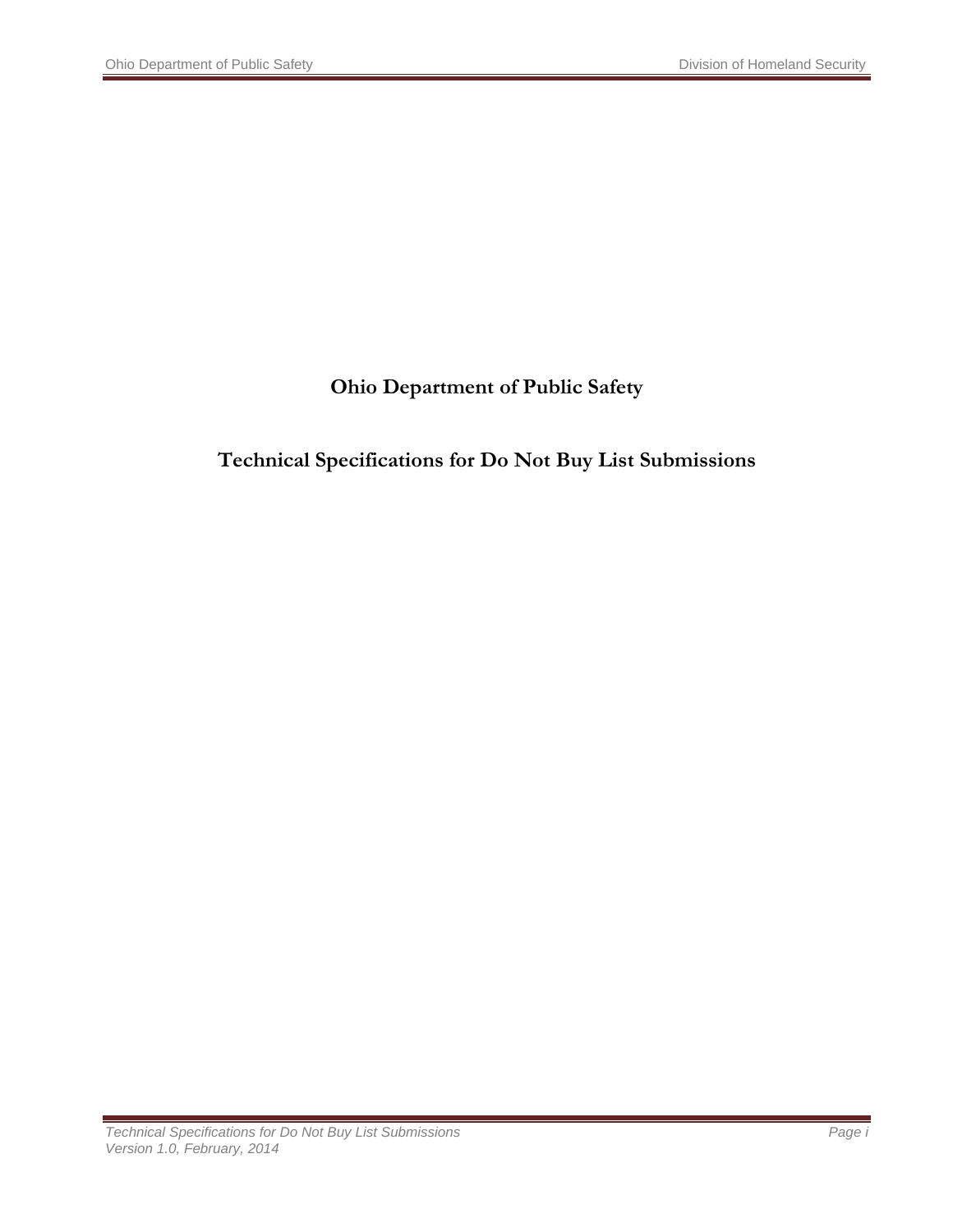### **TABLE OF CONTENTS**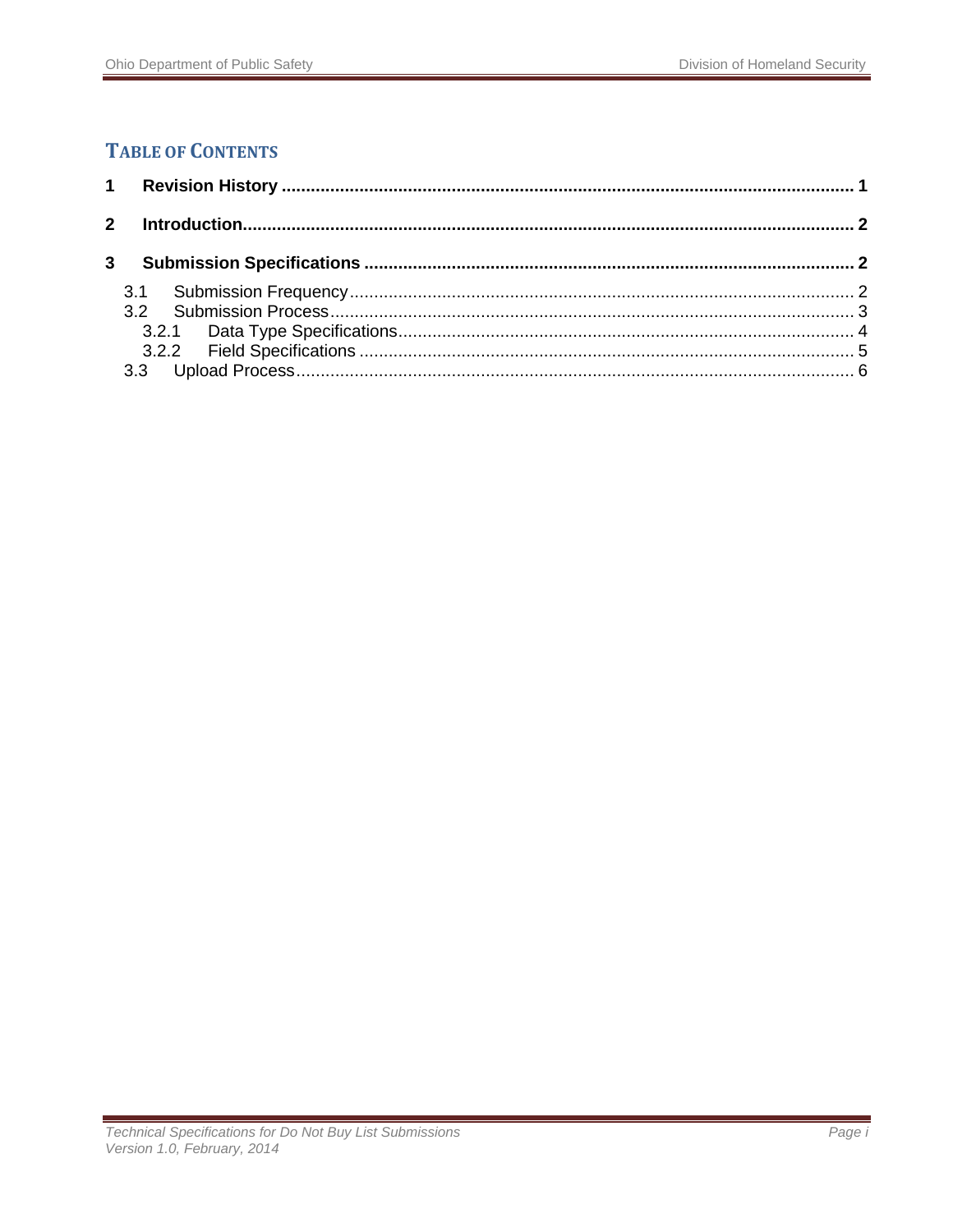# <span id="page-2-0"></span>**1 Revision History**

| <b>Technical Specifications for Do Not Buy List Submissions</b> |                |                                                                        |  |
|-----------------------------------------------------------------|----------------|------------------------------------------------------------------------|--|
| <b>Date</b>                                                     | <b>Version</b> | <b>Description</b>                                                     |  |
| 08/1/2013                                                       | 1.0            | Original draft                                                         |  |
| 2/7/2014                                                        | 1.0            | First release                                                          |  |
| 5/23/14                                                         | 1.1            | Combined the Race and Ethnicity fields, changed<br>Gender field to Sex |  |
| 6/10/14                                                         | 1.2            | Updated SCR002                                                         |  |
| 11/24/14                                                        | 1.3            | Updated field specifications in 3.2.2                                  |  |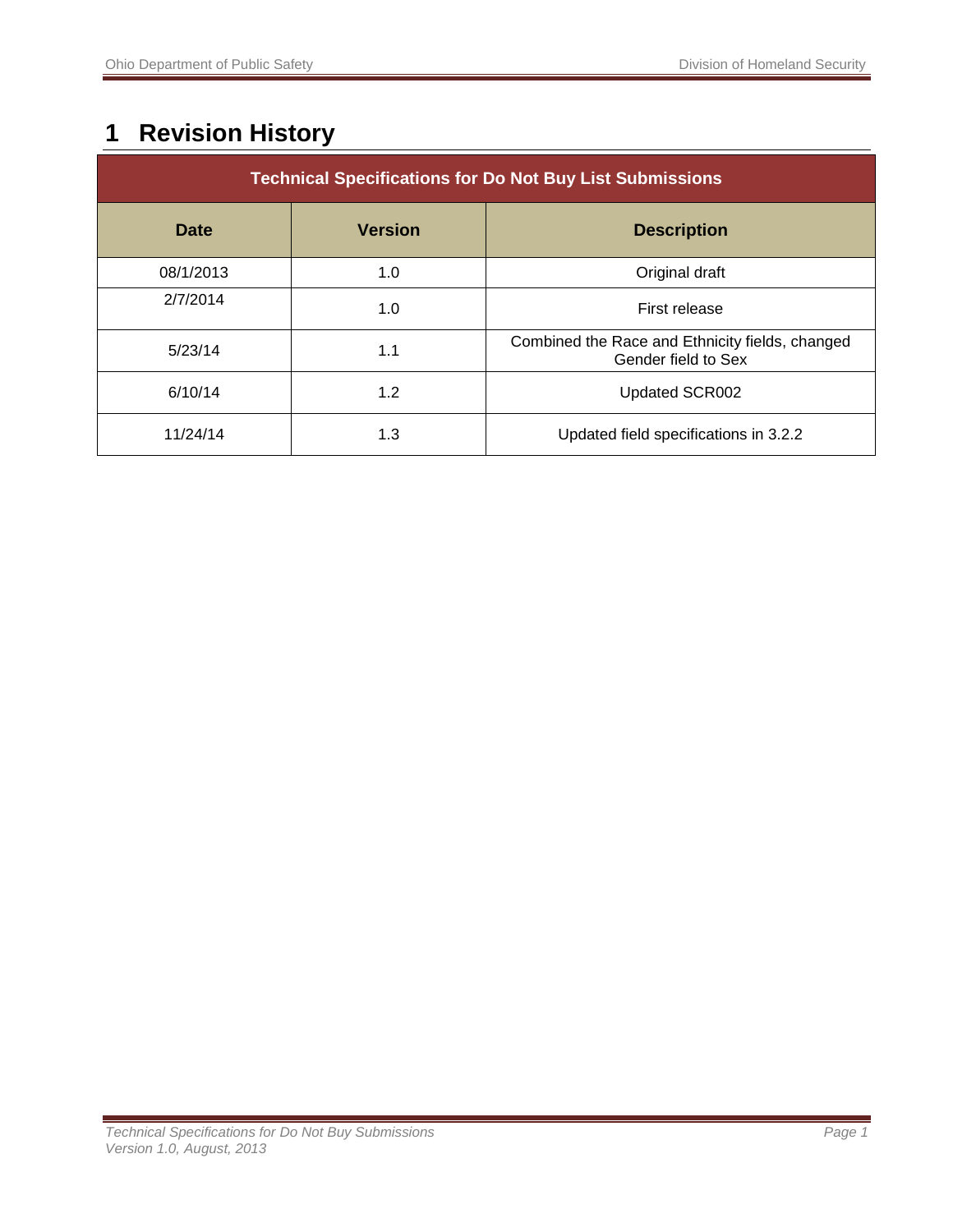## <span id="page-3-0"></span>**2 Introduction**

The objective of this document is to step through the technical requirements for local law enforcement to submit their 'Do Not Buy' list to the Ohio Department of Public Safety as required by ORC 4737.04 (F) (2).

## <span id="page-3-1"></span>**3 Submission Specifications**

All information has to be submitted in the form of Comma Separated Value (CSV) files. The "\$" sign is to be used within the CSV file as the delimiter.

#### <span id="page-3-2"></span>**3.1 Submission Frequency**

Law Enforcement should submit a new file anytime any changes are made to the list at their end. *On submission the previous submission will be replaced by the new submission.*

If, for example there are currently 10 records, and two additional records are added, the user will upload the new file that contains 12 records (the original 10, plus the additional two new records). When an upload is committed to the system, the previous file/record is overwritten.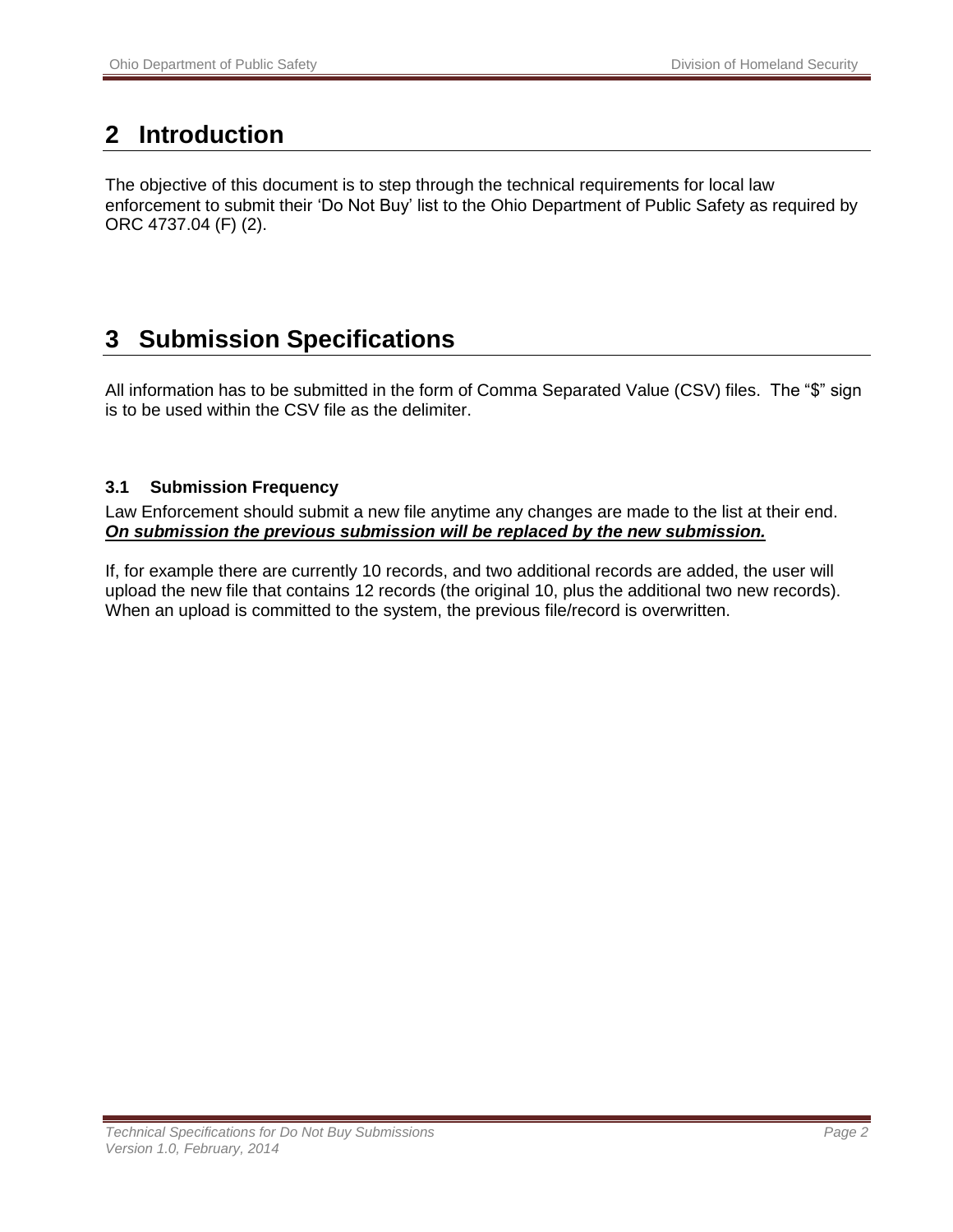#### <span id="page-4-0"></span>**3.2 Submission Process**

Submission is done by logging into CIMS and selecting the option for Do Not Buy Upload as shown in screen SCR001 below.

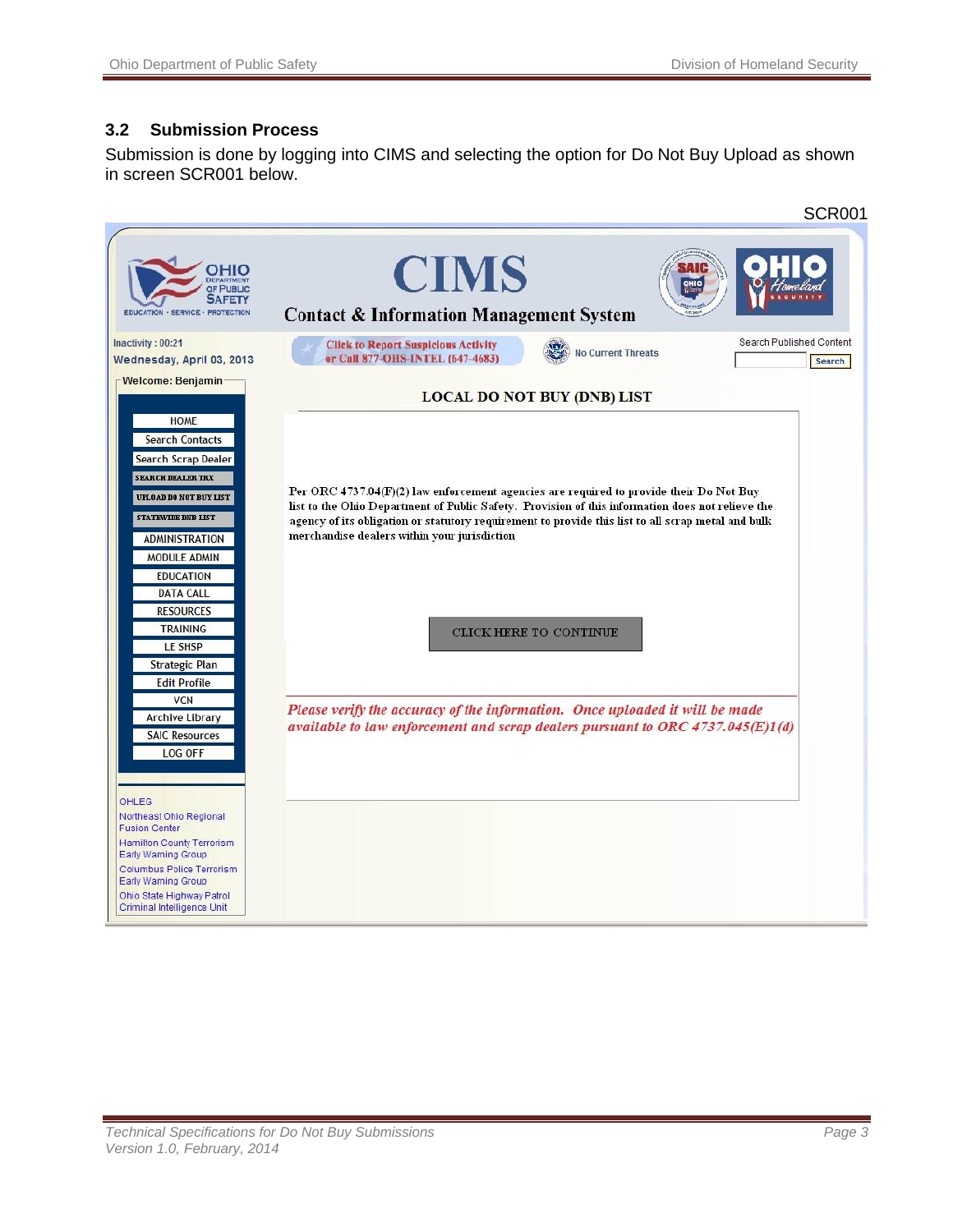#### <span id="page-5-0"></span>**3.2.1 Data Type Specifications**

| Date Type | <b>Description</b>                                                            |
|-----------|-------------------------------------------------------------------------------|
| Text      | Characters / Numeric values are allowed. Some special characters are allowed. |
| Number    | Numeric values from 0-9 only                                                  |
| Date      | Should be in the format MM/DD/YYYY e.g. 06/12/1947                            |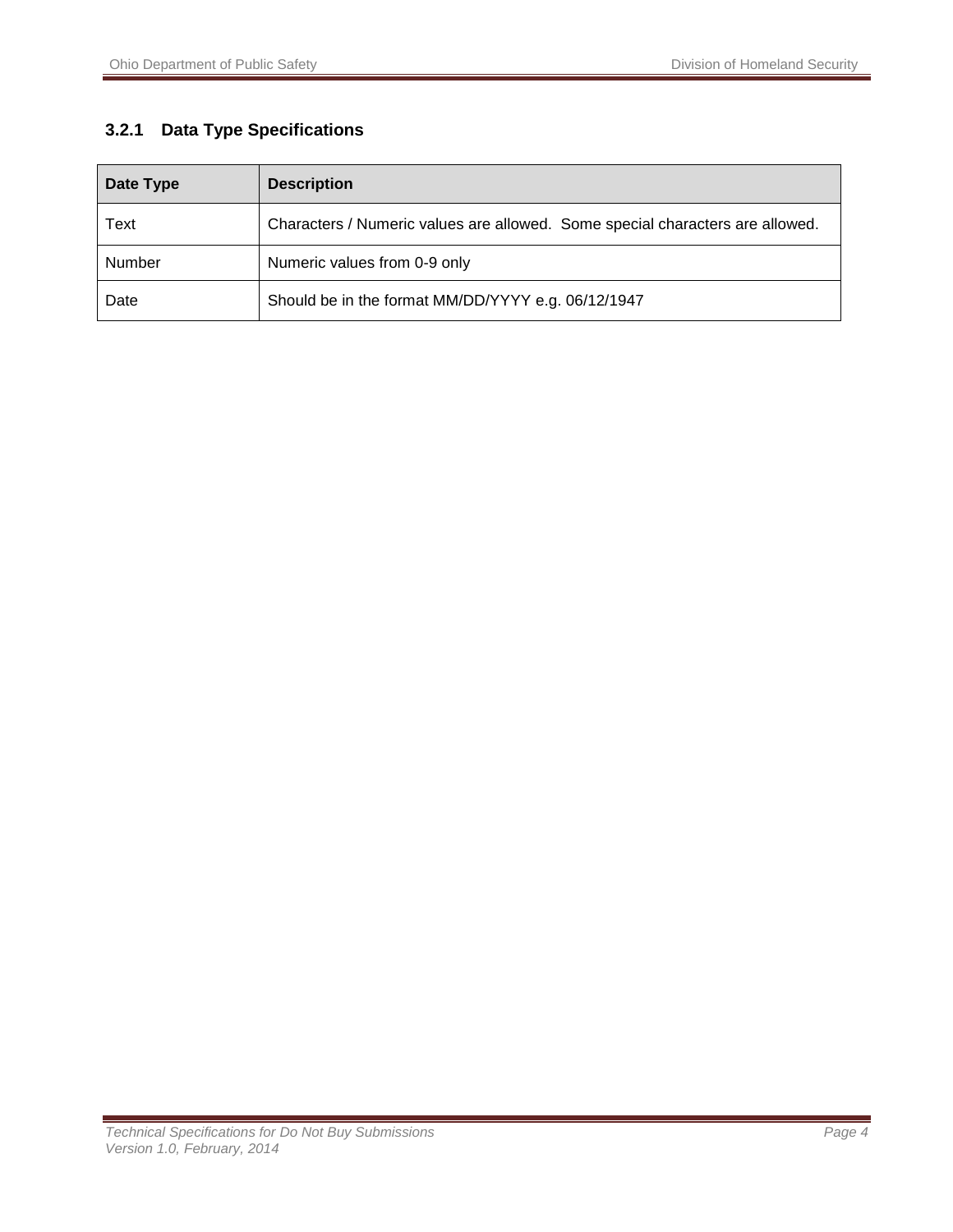#### <span id="page-6-0"></span>**3.2.2 Field Specifications**

| <b>Field Name</b>                      | <b>Type</b> | <b>Description &amp; Format</b>                                                             | Required/<br><b>Optional</b> | <b>Size</b>    |
|----------------------------------------|-------------|---------------------------------------------------------------------------------------------|------------------------------|----------------|
| <b>First Name</b>                      | <b>Text</b> | The first name of the person                                                                | R                            | 50             |
| Middle Name                            | Text        | The middle name of the person                                                               | O                            | 50             |
| Last Name                              | Text        | The last name of the person                                                                 | R                            | 100            |
| <b>Suffix</b>                          | <b>Text</b> | The suffix of the person                                                                    | O                            | 10             |
| Sex                                    | Text        | Valid values are M-Male, F-Female and U-<br>Unknown                                         | O                            | 1              |
| Height                                 | <b>Text</b> | Height of the person in inches                                                              | $\circ$                      | 20             |
| Weight                                 | Text        | Weight of the person in pounds                                                              | O                            | 20             |
| Eye Color                              | Text        | Eye color of the person                                                                     | O                            | 50             |
| Hair Color                             | Text        | Hair color of the person                                                                    | O                            | 50             |
| Race / Ethnicity                       | Text        | Race / ethnicity of the person                                                              | O                            | 50             |
| Scars, Marks<br>and Tattoos            | Text        | Description of scars, marks or tattoos on the<br>person                                     | $\circ$                      | 100            |
| Date of Birth                          | Date        | The date of birth of the person, should be in<br>the format MM/DD/YYYY (e.g. 06/21/2013)    | O                            | 10             |
| Driver's License<br>Number             | <b>Text</b> | Identification number on the State Issued<br>Driver's License Number or Identification card | $\circ$                      | 25             |
| Driver's License<br><b>Issue State</b> | Text        | State that issued the Driver's License or<br>Identification card                            | O                            | $\overline{2}$ |
| Alias                                  | <b>Text</b> | Any known aliases for the individual                                                        | $\circ$                      | 100            |
| <b>Conviction Case</b><br>Number       | Text        | Case number of the conviction                                                               | O                            | 25             |
| <b>Conviction Date</b>                 | Date        | Date of the conviction                                                                      | O                            | 10             |
| Conviction<br>Offense                  | Text        | Offense(s) for which the individual was<br>convicted                                        | O                            | 50             |
| Conviction<br><b>Offense Class</b>     | Text        | Class of the offense(s) for which the individual<br>was convicted                           | $\circ$                      | 50             |
| <b>Conviction Court</b>                | Text        | Court Number for the court in which the<br>conviction took place                            | $\circ$                      | 10             |